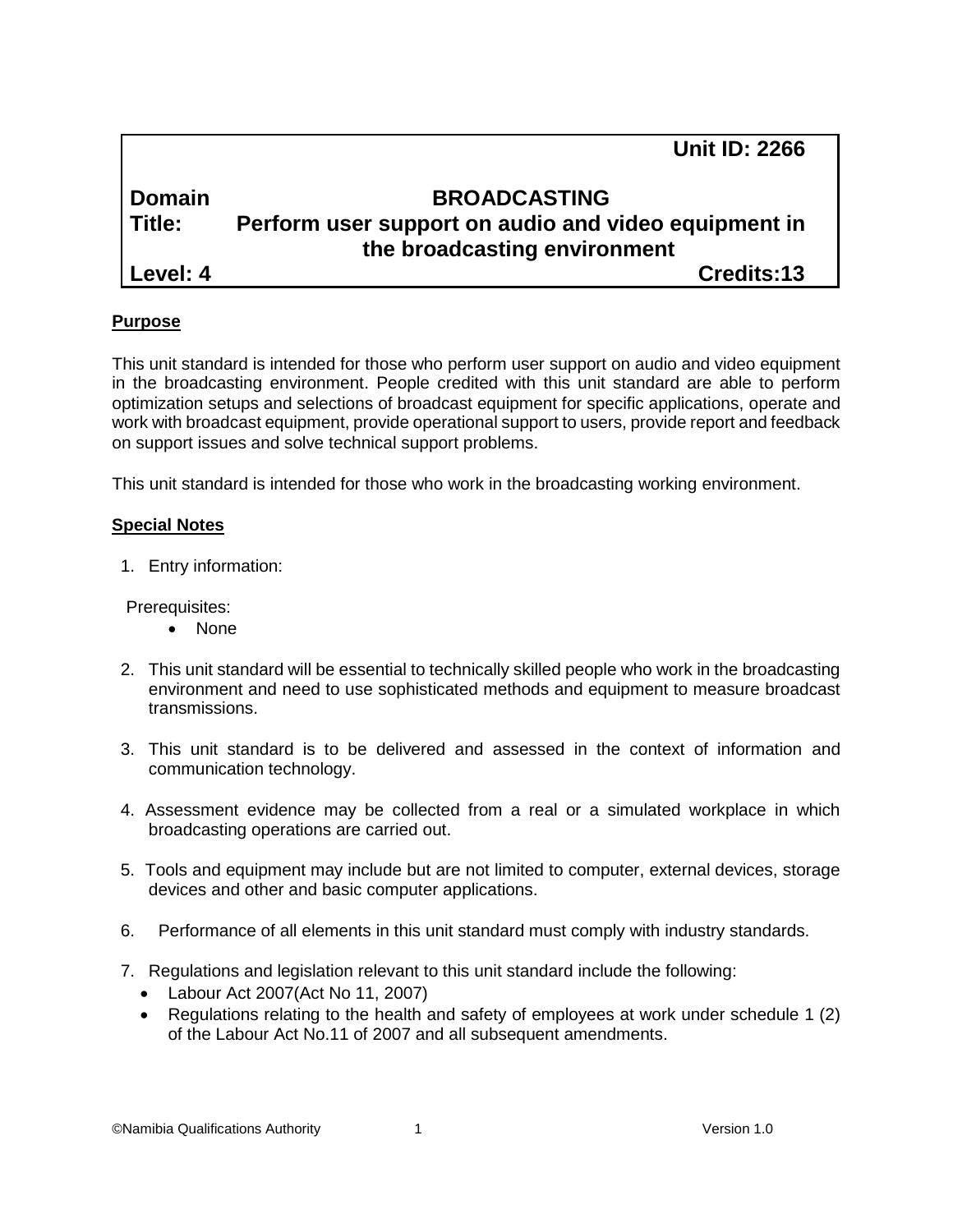### **Quality Assurance Requirements**

This unit standard and others within this sub-field may be awarded by institutions which meet the accreditation requirements set by the Namibia Qualifications Authority and the Namibia Training Authority and which comply with the national assessment and moderation requirements. Details of specific accreditation requirements and the national assessment arrangements are available from the Namibia Qualifications Authority o[n www.namqa.org a](http://www.namqa.org/)nd the Namibia Training Authority on [www.nta.com.na](http://www.nta.com.na/)

# **Elements and Performance Criteria**

## **Element 1: Perform optimization setups and selections of broadcast equipment for specific applications**

#### **Performance Criteria**

- . 1.1 Broadcast equipment is explained and described in terms of their purpose and how it fits into the broadcast system.
- 1.2 Functions and application of the equipment is explained and described.
- 1.3 Software set-ups; initialisations; inputs and outputs selection; and adjustments are performed.

#### **Element 2: Operate and work with broadcast equipment**

#### **Performance Criteria**

- 2.1 Equipment in specific area of responsibility is identified and operated according to instruction.
- 2.2 Best practices or procedure are applied when operating the broadcast equipment.
- 2.3 Audio and video patch fields are utilized when routing is required.
- 2.4 Optimal performance is achieved when operating broadcast equipment.
- 2.5 Safety procedures are adhered to when handling equipment.